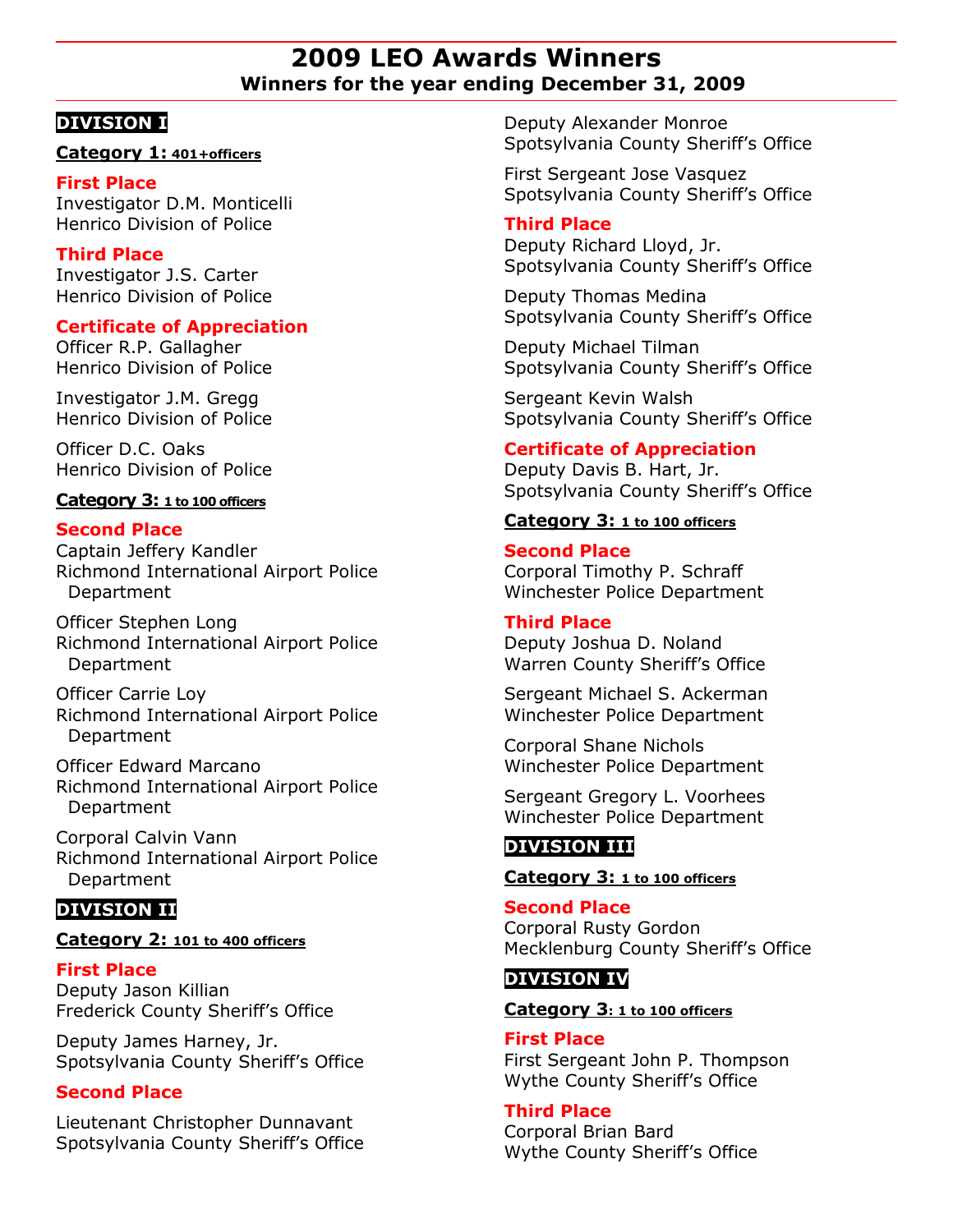Deputy Robert Coleman Wythe County Sheriff's Office

Investigator George J. Kincer Wythe County Sheriff's Office

## DIVISION V

## Category 1: 401+officers

#### First Place

Sergeant Harry Atkinson Newport News Police Department

Master Detective Thomas A. Shull Newport News Police Department

Master Detective Edward Wilkinson Newport News Police Department

## Certificate of Appreciation

Sheriff Bill Watson Portsmouth Sheriff's Office

#### Category 2: 101 to 400 officers

First Place Officer Nathanial McGanty Chesapeake Police Department

## Third Place

Officer Specialist Edwin Alvarez Chesapeake Police Department

# DIVISION VI

## Category 2: 101 to 400 officers

First Place Detective Henry P. McDaniel Roanoke City Police Department

Detective James Price Roanoke City Police Department

#### Second Place

Officer Hugh D. Elsea Roanoke City Police Department

Third Place Officer Kinga A. Roszak Roanoke City Police Department

# Certificate of Appreciation

Officer Jason M. Call Roanoke City Police Department

# DIVISION VII

### Category 1: 401+officers

First Place Detective Jeremy Hoffman Fairfax County Police Department

### Category 2: 101 to 400 officers

### First Place

Detective Chris Dengeles Arlington County Police Department

#### Second Place

Detective Damon Washington Arlington County Police Department

#### Third Place

Detective Richard Conigliaro Arlington County Police Department

## Certificate of Appreciation

Detective Charles Clark Arlington County Police Department

Detective Albert Taber Arlington County Police Department

# DIVISION VIII

## Virginia Department of State Police

#### First Place

Special Agent J. Rick Elgin Special Agent William K. O'Dell Senior Special Agent William E. Stooks

#### Second Place

Trooper Christopher L. Brooks

#### Third Place

Trooper Sean G. Baldwin Trooper II C. Cory McGlothlin Trooper II Michael W. Patrick

#### Certificate of Appreciation

Sergeant Robert Alessi Trooper Stephen L. Glovier Surveillance Agent Kenneth B. Hicks Trooper Travis M. Howard Trooper Wesley Paul Surveillance Agent Michael W. Slaw Trooper Ryan T. Woodhouse Trooper Michael A. Wrenn

# DIVISION IX

# Virginia Department of Motor Vehicles

#### Second Place

Senior Special Agent Kevin P. McCormack